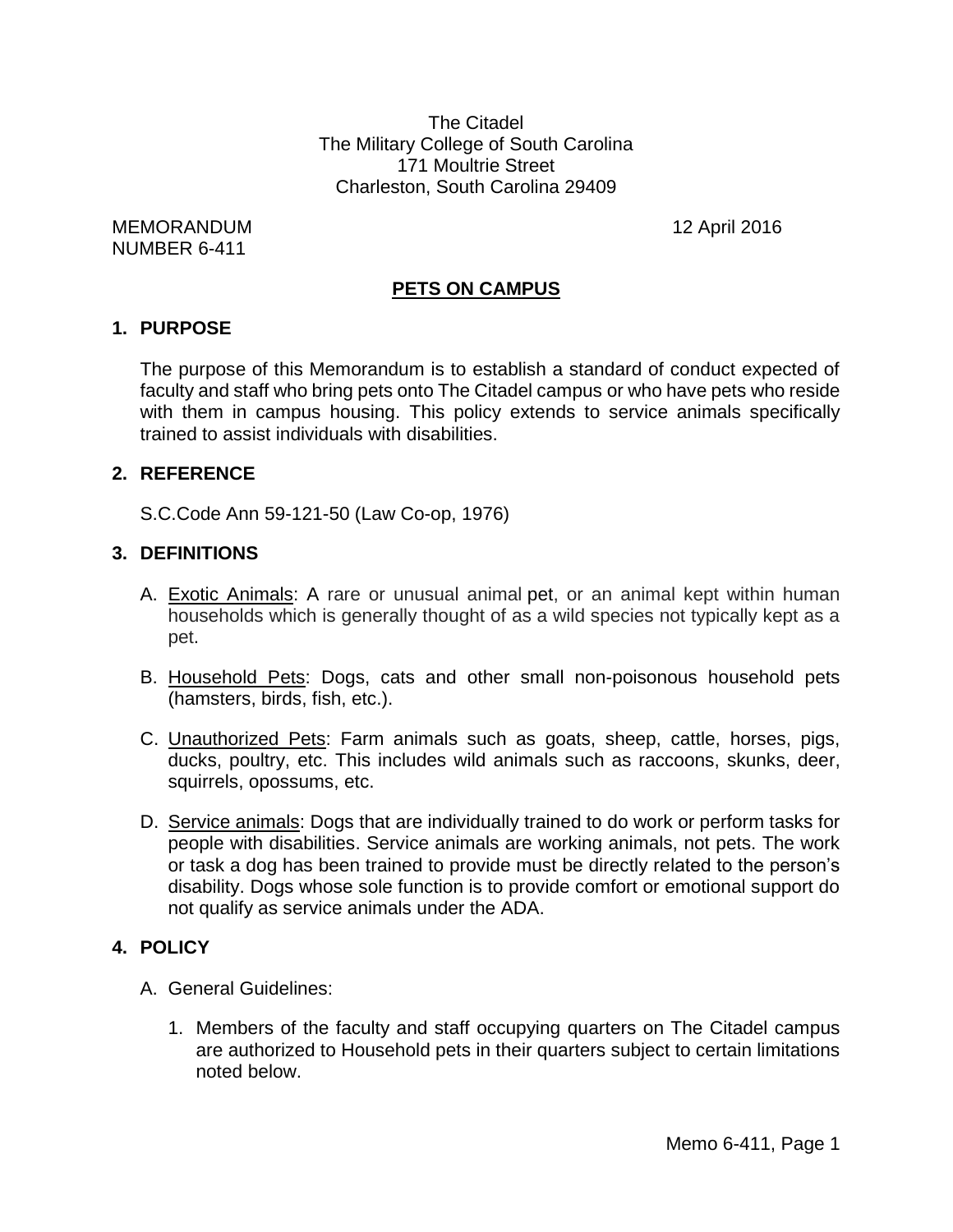- 2. Farm animals and other Unauthorized Pets are not authorized in or around campus quarters. Wild animals are not authorized (even though domesticated and inoculated).
- 3. Exotic animals such as snakes and other large reptiles must be approved by the AVP for Facilities and Engineering in writing. **Note:** If an exotic pet is approved for care in a campus residence the home must be marked so that emergency responders will be warned of the type of pet before entry.
- 4. Household pets are not authorized to be taken into any buildings on The Citadel campus or into any Citadel owned/controlled building off campus.
- 5. The only exception to this policy applies to certified/marked service animals, verified through Human Resources benefits manager for employees or Director Academic Support Center for students, and The Citadel's mascots.
- B. Inoculation and Control of Pets:
	- 1. Citadel personnel residing on campus must follow all federal state, and local regulation on inoculations of their approved pets. Failure to comply could results in the removal from campus housing.
	- 2. Dogs and cats must wear secure collars or harnesses with tags containing identification and vaccination information at all times.
	- 3. No person living in Citadel quarters owning or having possession, charge, custody, or control of any animal will allow the animal to stray or to run at large on Citadel property. Pets are allowed outside of Citadel quarters only if restrained by leash or in a fenced area. Voice or signal command does not constitute control over/of the animal.
	- 4. The Citadel Department of Public Safety will contact the City of Charleston or County Animal Control Services to remove stray animals from campus. Complaints or concerns regarding animals on campus should be directed to Public Safety.
	- 5. Pets will not be "walked" on the parade ground, in campus dependent play areas, or on athletic practice and drill fields at any time
	- 6. Under the ADA, service animals must be harnessed, leashed, or tethered, unless these devices interfere with the service animal's work or the individual's disability prevents using these devices. In that case, the individual must maintain control of the animal through voice, signal, or other effective controls.
- C. Responsibility of Owners:
	- 1. Owners will be held responsible for any damage or injury caused by their pets.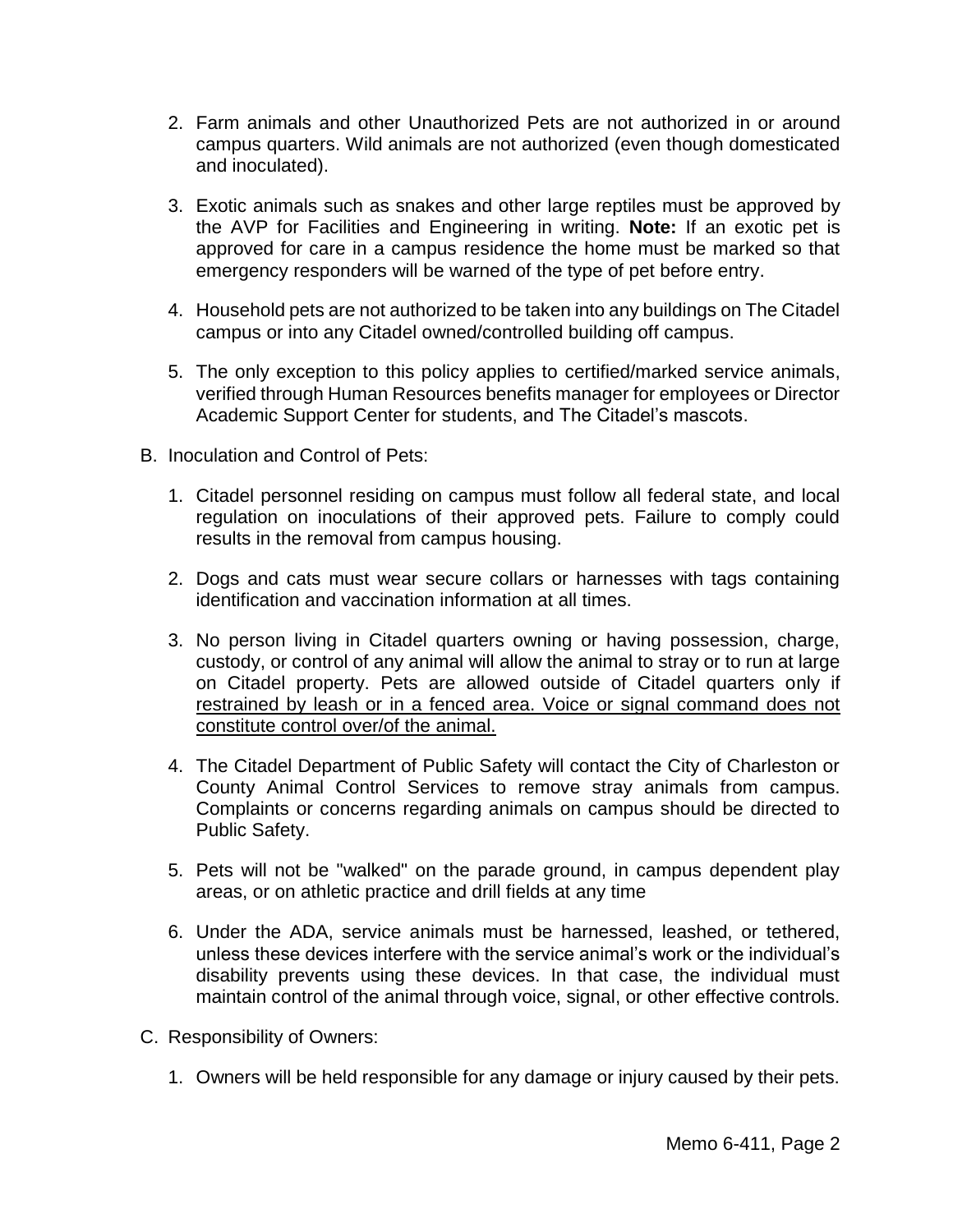- 2. Owners are expected to ensure their pets do not become nuisances, sources of annoyance, or a danger to others. Barking dogs, yowling cats, etc., may be removed from campus if the owner is unable to control the offending pet's noise irritation.
- 3. Pet owners leaving campus temporarily must ensure that proper care and control is provided for pets during their absence.
- 4. Animal feces must be removed and properly disposed of from Campus grounds including sidewalks, streets and other Citadel quarters. Owners will ensure their pets do not cause damage to Citadel property including campus grounds. Violators of this section may be required to remove the offending pet from campus premises.
- 5. Owners will ensure pets are not permitted on The Citadel parade ground, athletic practice fields, drill areas, or campus dependent play areas at any time.

### D. Exceptions:

Dunnemann Apartment Building: Members of the faculty and staff occupying quarters in the Dunnemann Apartment Building are not authorized to keep dogs. All other pets are subject to the existing campus regulations.

### **5. COMPLIANCE**

Non-compliance with this policy may result in disciplinary action and possible loss of campus housing privileges.

#### **6. NOTES**

### **A. Dates of official enactment and amendments:**

Approved by the Senior VP for Operations and Administration

### **B. Responsible Department:**

Department of Facilities and Engineering

### **C. Responsible Official:**

Director of Public Safety

### **D. Cross References**

None

### **7. RESCISSION**

Memorandum No. 2-11, 30 July 2009, is rescinded.